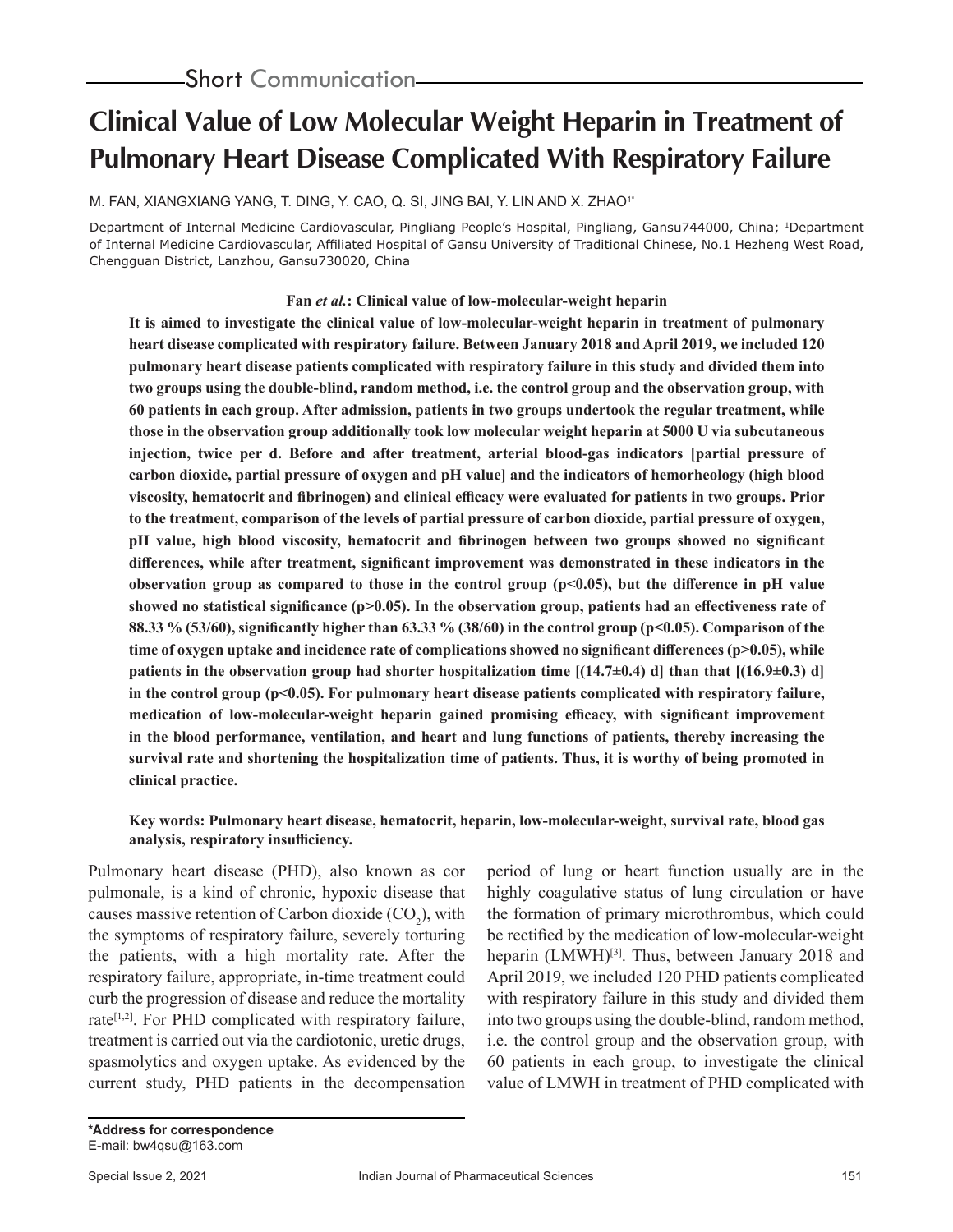respiratory failure. Between January 2018 and April 2019, we included 120 PHD patients complicated with respiratory failure in this study and divided them into two groups using the double-blind, random method, i.e. the control group and the observation group, with 60 patients in each group. This study had been approved by the Ethical Board of Pingliang People's Hospital and gained the written approval from the subjects who had been informed of the content of this study. In the control group, there were 34 males and 26 females, aged between 51 and 84 y old, with an average age of  $(60.20\pm8.52)$  y old; as for the fundamental diseases, there were 7 patients with bronchial asthma, 9 with bronchial dilation and 44 with chronic obstructive pulmonary disease; besides, for patients in the control group, the average of left ventricular ejection fraction (LVEF) was  $(57±5)$ %, the average of right ventricular internal dimension was  $(28\pm7)$  mm, the average of partial pressure of carbon dioxide (PaCO<sub>2</sub>) was  $(59.86 \pm 11.02)$ mmHg, the average of partial pressure of oxygen  $(\text{PaO}_2)$  was (48.60±9.37) mmHg, and the average of pH value was  $(7.34\pm0.11)$ . In the observation group, there were 36 males and 24 females, aged between 52 and 83 y old, with an average age of  $(61.09\pm7.66)$  y old; as for the fundamental diseases, there were 9 patients with bronchial asthma, 12 with bronchial dilation and 32 with chronic obstructive pulmonary disease; besides, for patients in the control group, the average of LVEF was  $(56\pm7)$ %, the average of right ventricular internal dimension was  $(27±8)$  mm, the average of PaCO<sub>2</sub> was (61.86 $\pm$ 8.10) mmHg, the average of PaO<sub>2</sub> was (48.37±7.52) mmHg, and the average of pH value was (7.22±0.02). Comparison of the clinical data of patients between two groups showed no significant differences. All patients conformed to the diagnostic criteria for chronic PHD[4] stipulated by Pulmonary Heart Disease Association of China in 1980 and that for the Type II respiratory failure and received the bloodgas analysis for confirmation. Patients with metabolic acidosis, diabetes mellitus, cerebral infarction, heart diseases, or the history of medication of anticoagulative drugs or antithrombotic drugs within 14 d prior to admission were excluded from this study. Following the admission, patients in two groups received the regular treatment, including the anti-inflammation and anti-infection therapy, supplemented with the treatment for bronchodilation, diuresis, cardiotonic support or if necessary, the continuous low-flow oxygen uptake. For patients in the observation group, they would

additionally take the subcutaneous injection of 5000 U of LMWH, twice a d, for 1 w. During the treatment, all patients should be monitored closely via the following aspects: vital signs, improvement in existing symptoms like pulmonary rales, edema and dyspnea; for those with no improvement, adjustment of therapy should be considered immediately. Before and after treatment, arterial blood-gas indicators [partial pressure of carbon dioxide (PaCO<sub>2</sub>), partial pressure of oxygen (PaO<sub>2</sub>) and pH value] were evaluated for patients in two groups. For patients in two groups, changes in pulmonary rales and edema, heart rate, cyanosis and asthma were observed and recorded for evaluation of criteria<sup>[5]</sup>: Remission: Heart rate<100 beats/min, disappearance of pulmonary rales, alleviation of cyanosis and significant improvement or disappearance of the asthma and edema; Alleviation: Heart rate<100 beats/min, disappearance of pulmonary rales, slight alleviation in cyanosis and slight improvement in the asthma and edema; Failure: Heart rate>100 beats/min, no improvement or even deterioration of pulmonary rales, cyanosis, asthma and edema; Death. The time of oxygen uptake, incidence rate of complications and hospitalization time of patients in two groups were recorded. SPSS 22.0 software was utilized to analyze the data of this study. Measurement data were compared by using the t test, while the enumeration data by using the chi-square test. p<0.05 suggested that the difference had statistical significance. Before treatment, patients in two groups had no significant difference in comparison of the levels of  $PaCO_2$ ,  $PaO_2$  and pH value (p>0.05), while after treatment, significant improvement was observed in the levels of  $PaCO<sub>2</sub>$  and  $PaO<sub>2</sub>$  in the observation group (p<0.05), but the difference in pH value had no statistical significance (p>0.05; Table 1). Before treatment, comparison of the levels of high blood viscosity, hematocrit and fibrinogen between two groups showed no significant differences  $(p>0.05)$ , while after treatment, significant improvement was shown in the observation group, instead of control group ( $p<0.05$ ; Table 2). In the observation group, patients had an effectiveness rate of 88.33 % (53/60), significantly higher than  $63.33 \% (38/60)$  in the control group (p<0.05; Table 3). Comparison of the time of oxygen uptake and incidence rate of complications showed no significant differences (p>0.05), while patients in the observation group had shorter hospitalization time  $[(14.7\pm0.4)$  d] than that  $[(16.9\pm0.3)$  d] in the control group ( $p<0.05$ ; Table 4).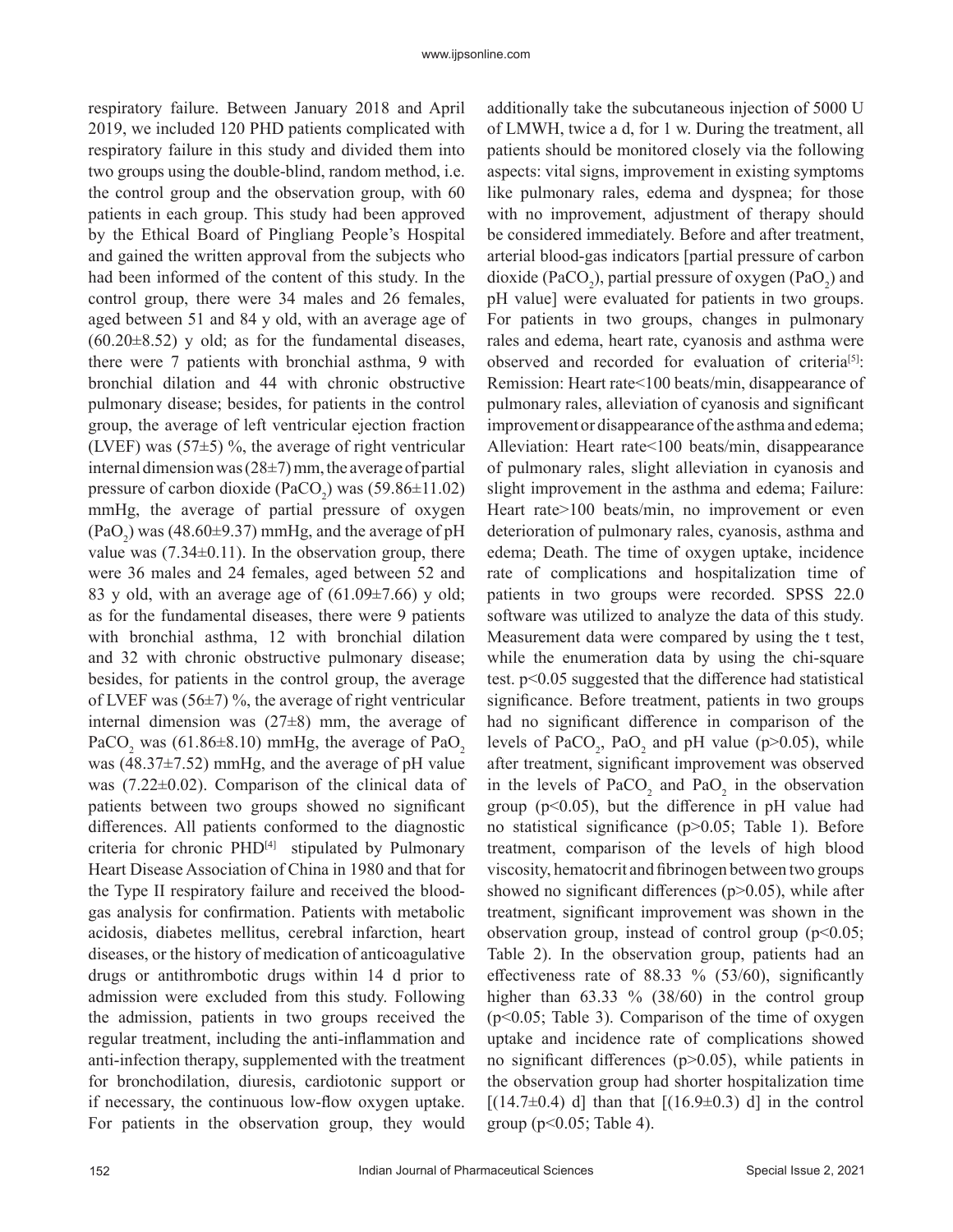#### www.ijpsonline.com

# **TABLE 1: COMPARISON OF THE CHANGES IN THE ARTERIAL BLOOD-GAS INDICATORS BEFORE AND AFTER TREATMENT BETWEEN TWO GROUPS (MEAN±SD, n=60)**

| Group<br>Time     |                  | PaCO <sub>2</sub> (mmHg)        | PaO <sub>2</sub> (mmHg)        | pH value        |  |
|-------------------|------------------|---------------------------------|--------------------------------|-----------------|--|
| Observation group | Before treatment | $61.86 \pm 8.10$                | $48.37 \pm 7.52$               | $7.22 \pm 0.02$ |  |
|                   | After treatment  | $58.52 \pm 18.31$ <sup>ab</sup> | $61.58 \pm 1.84$ <sup>ab</sup> | $7.32 + 0.02$   |  |
| Control group     | Before treatment | 59.86±11.02                     | $48.60+9.37$                   | $7.34 \pm 0.11$ |  |
|                   | After treatment  | 78.18±14.57b                    | $53.00 \pm 4.55$               | $7.34 \pm 0.08$ |  |

Note:  $p<sub>0.05</sub>$  vs. the control group;  $p<sub>0.05</sub>$  vs. the level before treatment in the same group.

# **TABLE 2: COMPARISON OF THE CHANGES IN THE INDICATORS OF HEMORHEOLOGY IN TWO GROUPS BEFORE AND AFTER TREATMENT (MEAN±SD, n=60)**

| Group             | Time             | High blood viscosity<br>$(mPa \cdot s)$ | Hematocrit (%)                | Fibrinogen (g/L)              |
|-------------------|------------------|-----------------------------------------|-------------------------------|-------------------------------|
| Observation group | Before treatment | $9.88 + 0.81$                           | $0.66 \pm 0.07$               | $5.11 \pm 1.01$               |
|                   | After treatment  | $5.44 \pm 0.03$ <sup>ab</sup>           | $0.44 \pm 0.06$ <sup>ab</sup> | $3.22 \pm 1.14$ <sup>ab</sup> |
| Control group     | Before treatment | $9.64 + 0.98$                           | $0.64 \pm 0.06$               | $5.13 \pm 1.26$               |
|                   | After treatment  | $8.95 \pm 0.91$                         | $0.61 \pm 0.07$               | $4.77 \pm 1.64$               |

Note:  $p>0.05$  vs. the control group;  $p>0.05$  vs. the level before treatment in the same group.

#### **TABLE 3: COMPARISON OF THE CLINICAL EFFICACY BETWEEN TWO GROUPS (n=60)**

| Group             | Remission | Alleviation | Death | <b>Effectiveness rate</b><br>[n (%)] |
|-------------------|-----------|-------------|-------|--------------------------------------|
| Observation group | 37        | 16          |       | 53(88.33)                            |
| Control group     | 25        | 13          | 10    | 38(63.33)                            |
| p                 |           |             |       | < 0.05                               |

p<0.05 indicated the statistical significance of the difference.

#### **TABLE 4: COMPARISON OF THE PROGNOSIS OF PATIENTS BETWEEN TWO GROUPS (n=60)**

| Group             | Oxygen uptake (d) | Complications [n (%)] | Hospitalization time (d) |
|-------------------|-------------------|-----------------------|--------------------------|
| Observation group | $3.2 \pm 0.1$     | 2(3.3)                | $14.7 \pm 0.4$           |
| Control group     | $3.3 \pm 0.4$     | 3(5.0)                | $16.9 \pm 0.3$           |
| p                 | >0.05             | >0.05                 | < 0.05                   |

 $x$ <sup> $\overline{x}$ </sup>  $\overline{x}$  = means  $\pm$  standard deviation, p<0.05 indicated the statistical significance of the difference.

Clinically, PHD is mainly caused by the hypoxemia contributed by the sharp decrease in the ability of lung in gas exchange due to the anomaly in pulmonary vessels, damage to the pulmonary parenchyma and obstruction of peripheral airway, and the remodeling of pulmonary circulation in the advanced COPD patients. In the acute phase, most of the PHD patients would have complication of Type II respiratory failure, and in the long-term hypoxic status, hypercapnia can injure the vascular endothelium, thereby inducing the stagnation in microcirculation and the secondary augmentation of erythrocyte, with the symptoms of infection, finally initiating the early stage of thrombosis $[6,7]$ . Existing studies have shown that in patients dying of the chronic PHD in the acute phase, primary thrombus in the pulmonary arteriole could be detected in 90 % of them or so, while the further detection demonstrated no signs of thrombosis, suggesting that this sign could be used as the evident pathological feature for the chronic PHD patients in the acute phase $[8]$ . For treatment of these patients, symptomatic treatment includes the maintenance of water electrolyte balance, nutrition support, anti-infection therapy, spasmolytic treatment and low-flow continuous oxygen uptake, and in addition, focus in treatment should also shifted to the management of hyper viscosity $[8]$ . Modern pharmacological evidence has shown that in the treatment of PHD patients in acute phase, LMWH could interact with the antithrombin III and its complex, thereby curbing the activity of antithrombin and X factor, and antagonizing the thrombosis. Besides, LMWH is featured by the anti-inflammation effect, anti-